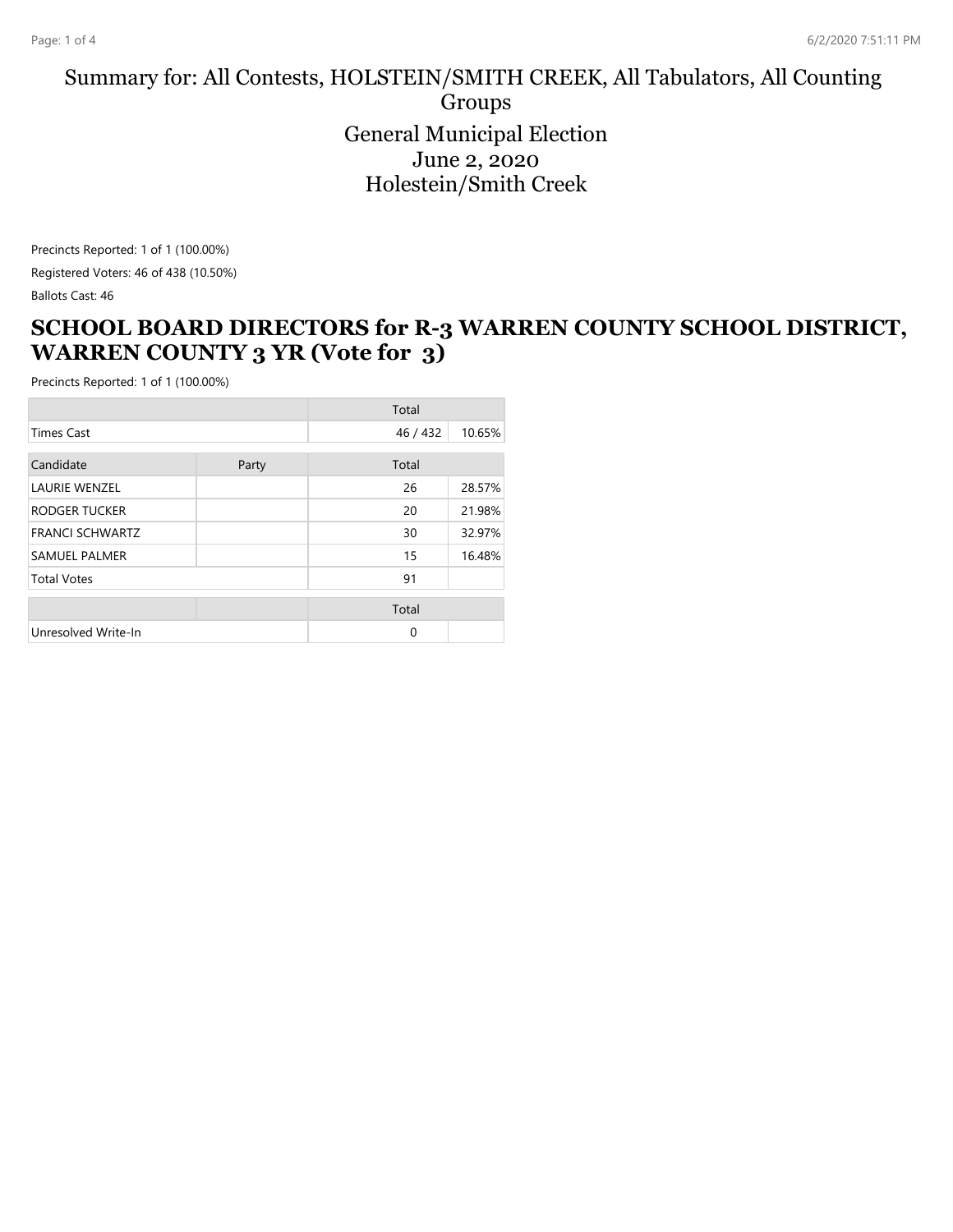## **SCHOOL BOARD DIRECTORS for R-3 WARREN COUNTY SCHOOL DISTRICT, WARREN COUNTY 2 YR (Vote for 1)**

|                     |       | Total    |        |
|---------------------|-------|----------|--------|
| Times Cast          |       | 46 / 432 | 10.65% |
| Candidate           | Party | Total    |        |
| SARAH JANES         |       | 22       | 61.11% |
| <b>JOE LANIGAN</b>  |       | 14       | 38.89% |
| <b>Total Votes</b>  |       | 36       |        |
|                     |       | Total    |        |
| Unresolved Write-In |       | $\Omega$ |        |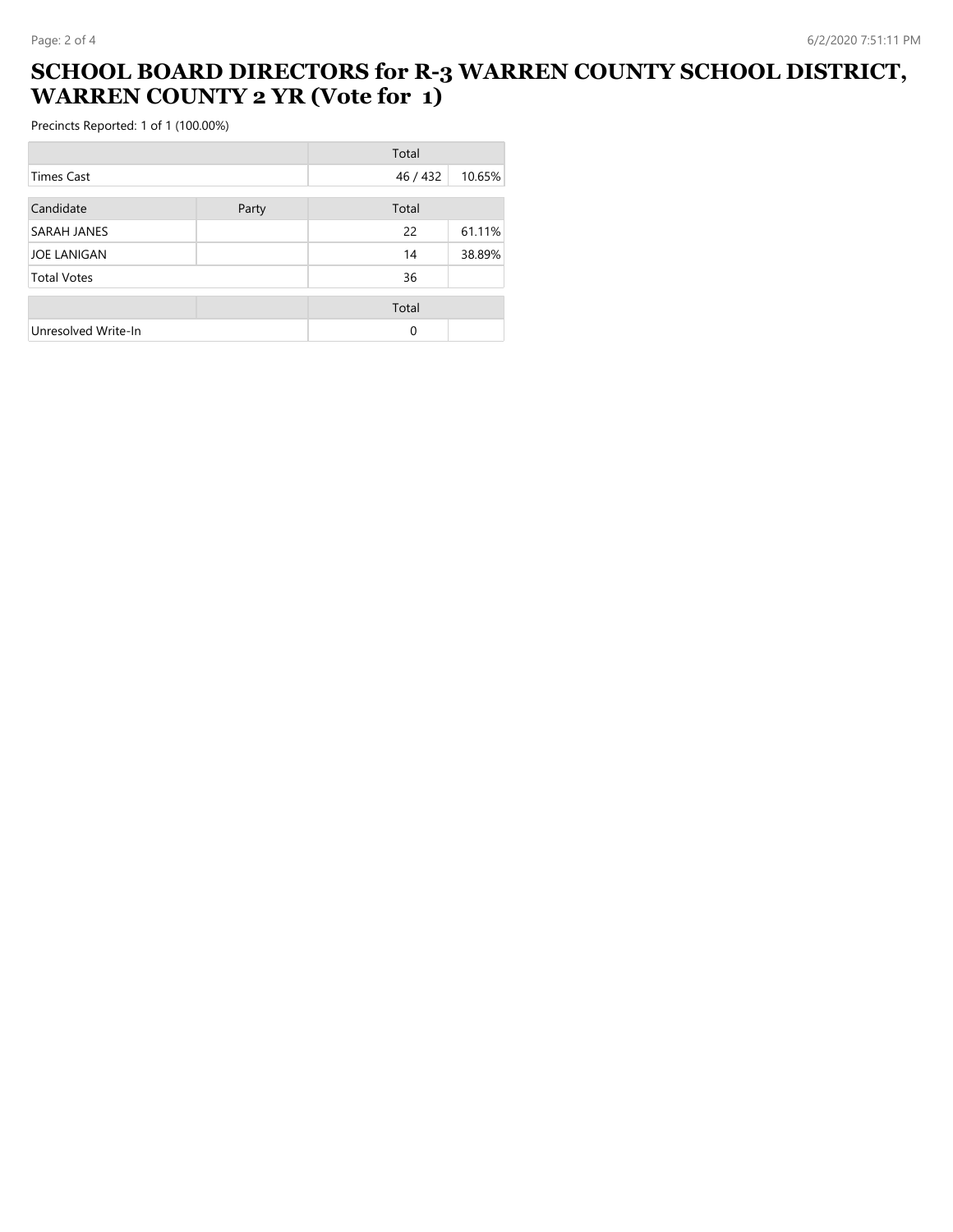# **PROPOSITION W for R-3 WARREN COUNTY SCHOOL DISTRICT, WARREN COUNTY (Vote for 1)**

|                     |       | Total    |        |
|---------------------|-------|----------|--------|
| <b>Times Cast</b>   |       | 46 / 432 | 10.65% |
| Candidate           | Party | Total    |        |
| <b>YES</b>          |       | 12       | 26.09% |
| <b>NO</b>           |       | 34       | 73.91% |
| <b>Total Votes</b>  |       | 46       |        |
|                     |       | Total    |        |
| Unresolved Write-In |       | $\Omega$ |        |